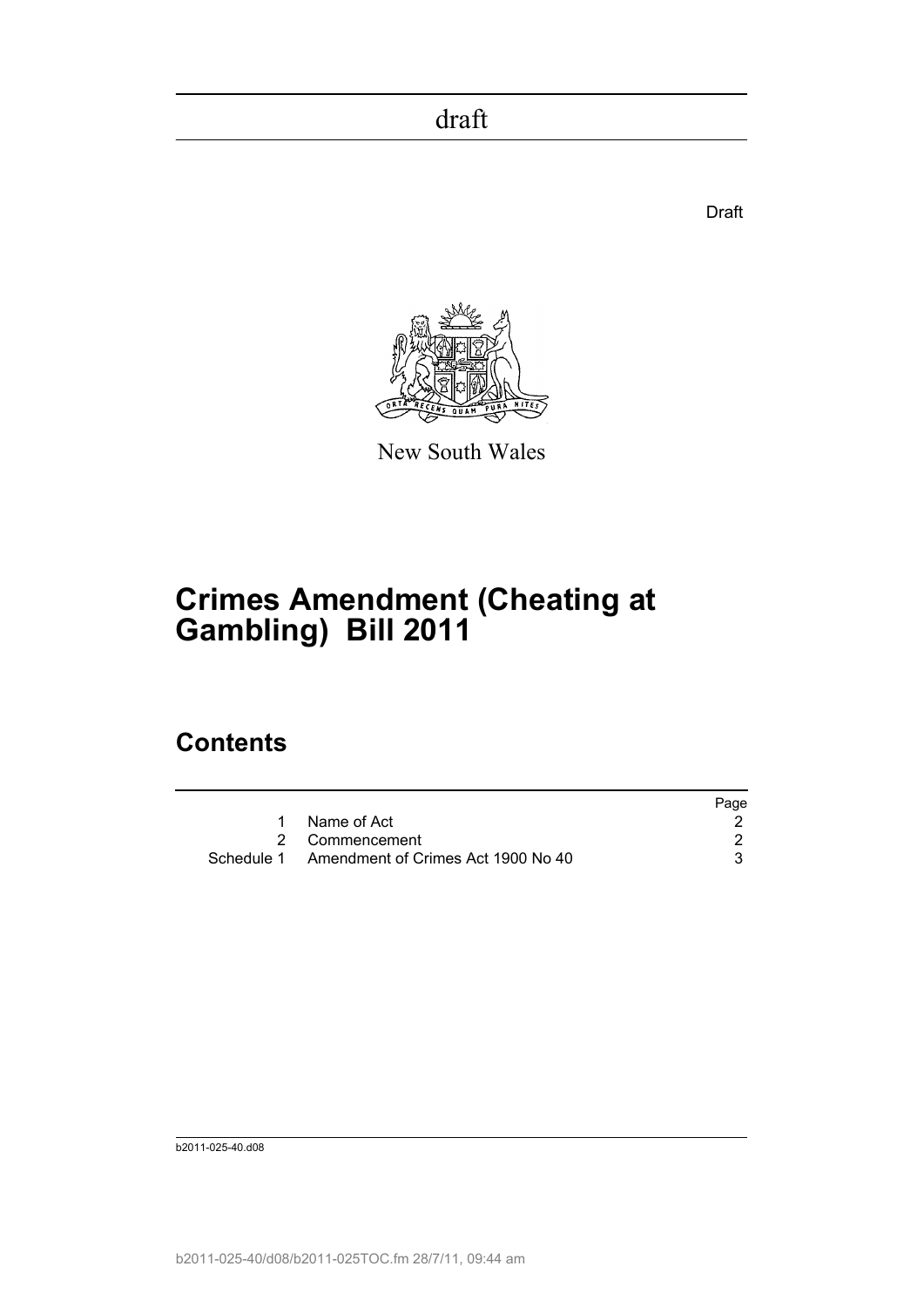

New South Wales

# **Crimes Amendment (Cheating at Gambling) Bill 2011**

No , 2011

## **A Bill for**

An Act to amend the *Crimes Act 1900* to prohibit cheating at gambling.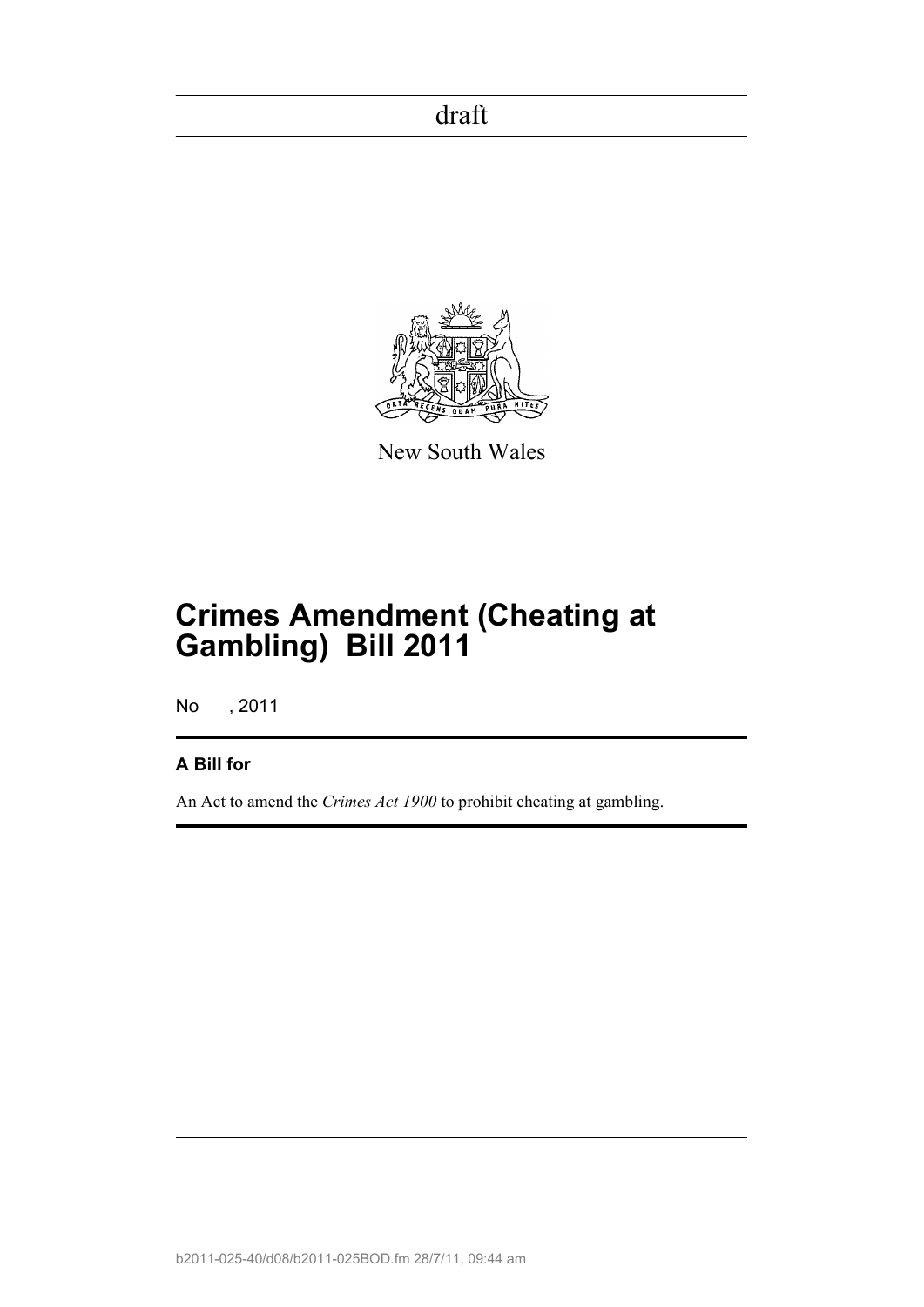Clause 1 Crimes Amendment (Cheating at Gambling) Bill 2011

#### <span id="page-2-0"></span>**The Legislature of New South Wales enacts:**

### **1 Name of Act**

This Act is the *Crimes Amendment (Cheating at Gambling) Act 2011*.

### <span id="page-2-1"></span>**2 Commencement**

This Act commences on a day or days to be appointed by proclamation.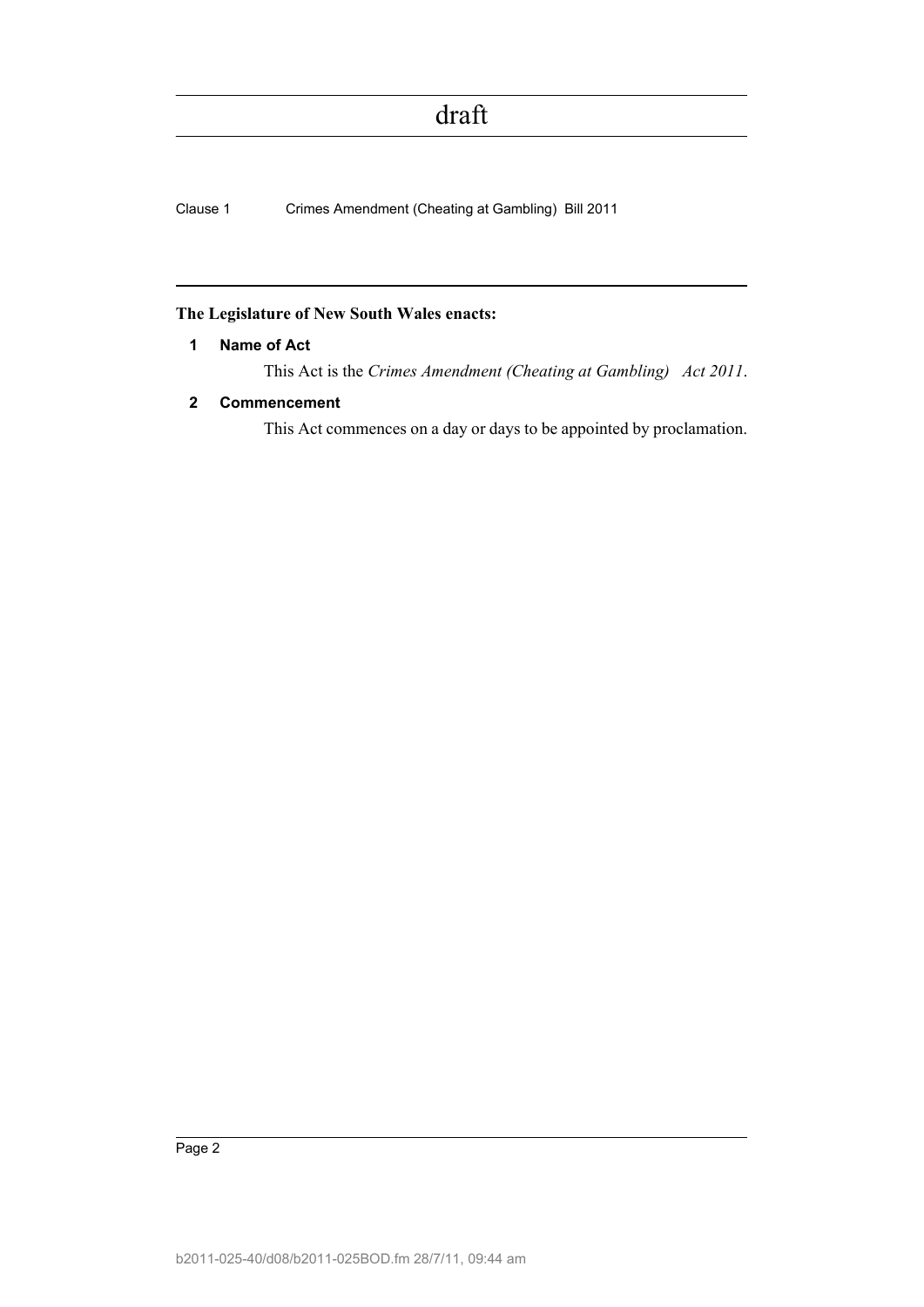Crimes Amendment (Cheating at Gambling) Bill 2011

Amendment of Crimes Act 1900 No 40 Schedule 1

## <span id="page-3-0"></span>**Schedule 1 Amendment of Crimes Act 1900 No 40**

### **Part 4ACA**

Insert after Part 4AC:

## **Part 4ACA Cheating at gambling**

### **Division 1 Preliminary**

#### **193H Corrupting betting outcomes of event**

- (1) For the purposes of this Part, conduct corrupts a betting outcome of an event if the conduct:
	- (a) affects or, if engaged in, would or would be likely to affect the outcome of any type of betting on the event, and
	- (b) is contrary to the standards of integrity that a reasonable person would expect of persons in a position to affect the outcome of any type of betting on the event.
- (2) For the purposes of this Part, an agreement that corrupts a betting outcome of an event is an agreement between 2 or more persons under which a person agrees to engage in conduct that corrupts a betting outcome of an event.
- (3) In this Part:

*agreement* includes an arrangement.

*conduct* means an act, an omission to perform an act or a state of affairs.

*engage in conduct* means:

- (a) do an act, or
- (b) omit to perform an act.

#### **193I Betting**

- (1) In this Part, to *bet* includes the following:
	- (a) to place a bet or cause a bet to be placed,
	- (b) to accept a bet,
	- (c) to withdraw a bet.
- (2) A reference in this Part to betting on an event includes a reference to betting on any event contingency.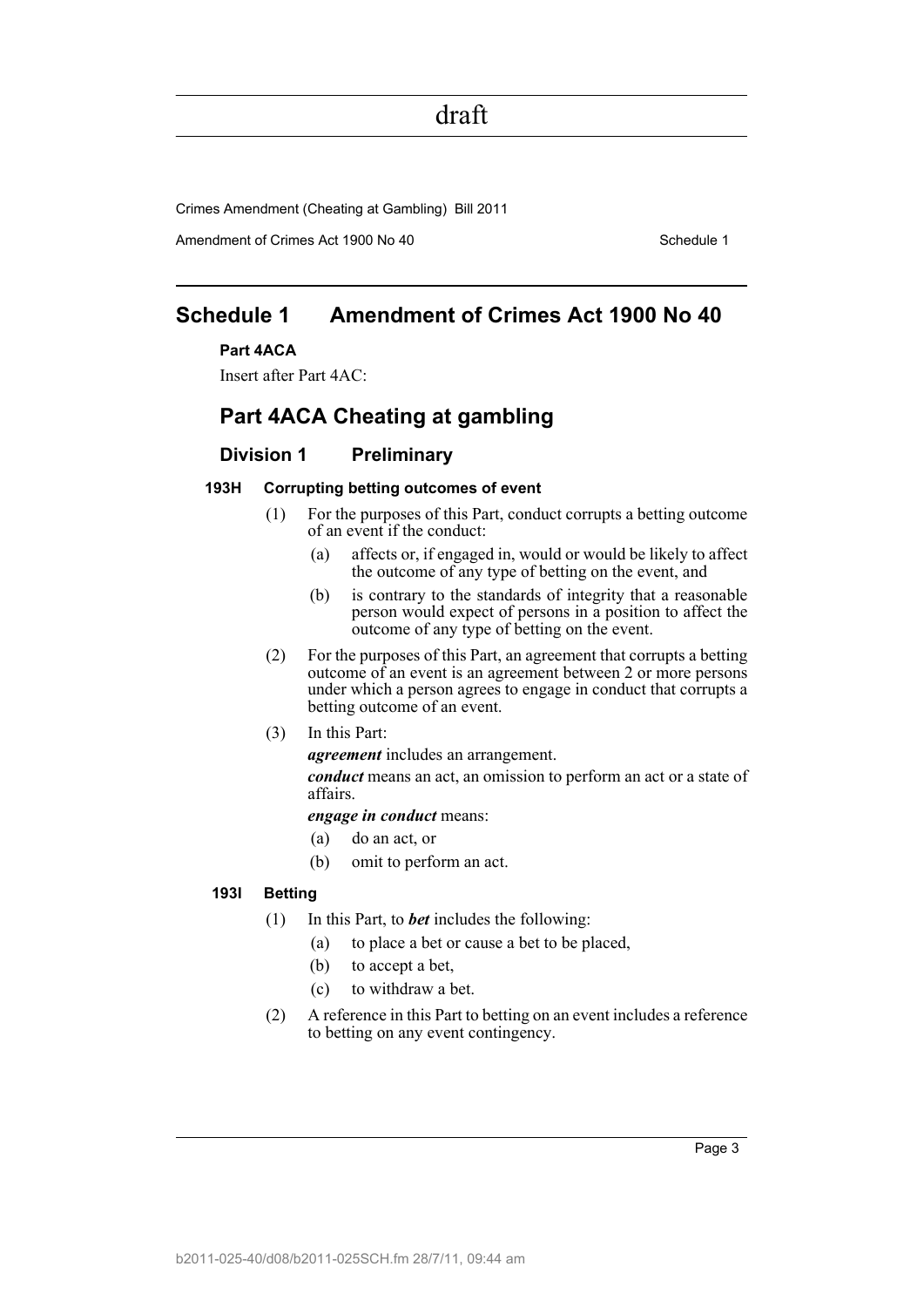Crimes Amendment (Cheating at Gambling) Bill 2011

Schedule 1 Amendment of Crimes Act 1900 No 40

#### **193J Events and event contingencies**

- (1) In this Part, an *event* means any event (whether it takes place in this State or elsewhere) on which it is lawful to bet under a law of this State, another State or a Territory.
- (2) In this Part, an *event contingency* means any contingency in any way connected with an event, being a contingency on which it is lawful to bet under a law of this State, another State or a Territory.

#### **193K Obtaining financial advantage or causing financial disadvantage**

- (1) In this Part, *obtain* a financial advantage includes:
	- (a) obtain a financial advantage for oneself or for another person, and
	- (b) induce a third person to do something that results in oneself or another person obtaining a financial advantage, and
	- (c) keep a financial advantage that one has,

whether the financial advantage is permanent or temporary.

- (2) In this Part, *cause* a financial disadvantage means:
	- (a) cause a financial disadvantage to another person, or
	- (b) induce a third person to do something that results in another person suffering a financial disadvantage,

whether the financial disadvantage is permanent or temporary.

- (3) If an offence under this Part requires a person to intend to obtain a financial advantage, or to cause a financial disadvantage, that element of the offence may also be established by proof that the person knew a financial advantage would be obtained or a financial disadvantaged would be caused.
- (4) It is not necessary to prove that the conduct engaged in actually resulted in the obtaining of a financial advantage or the causing of a financial disadvantage.

#### **193L Encourage**

In this Part, *encourage* another person to engage in conduct includes command, request, propose, advise, incite, induce, persuade, authorise, urge, threaten or place pressure on the person to engage in conduct.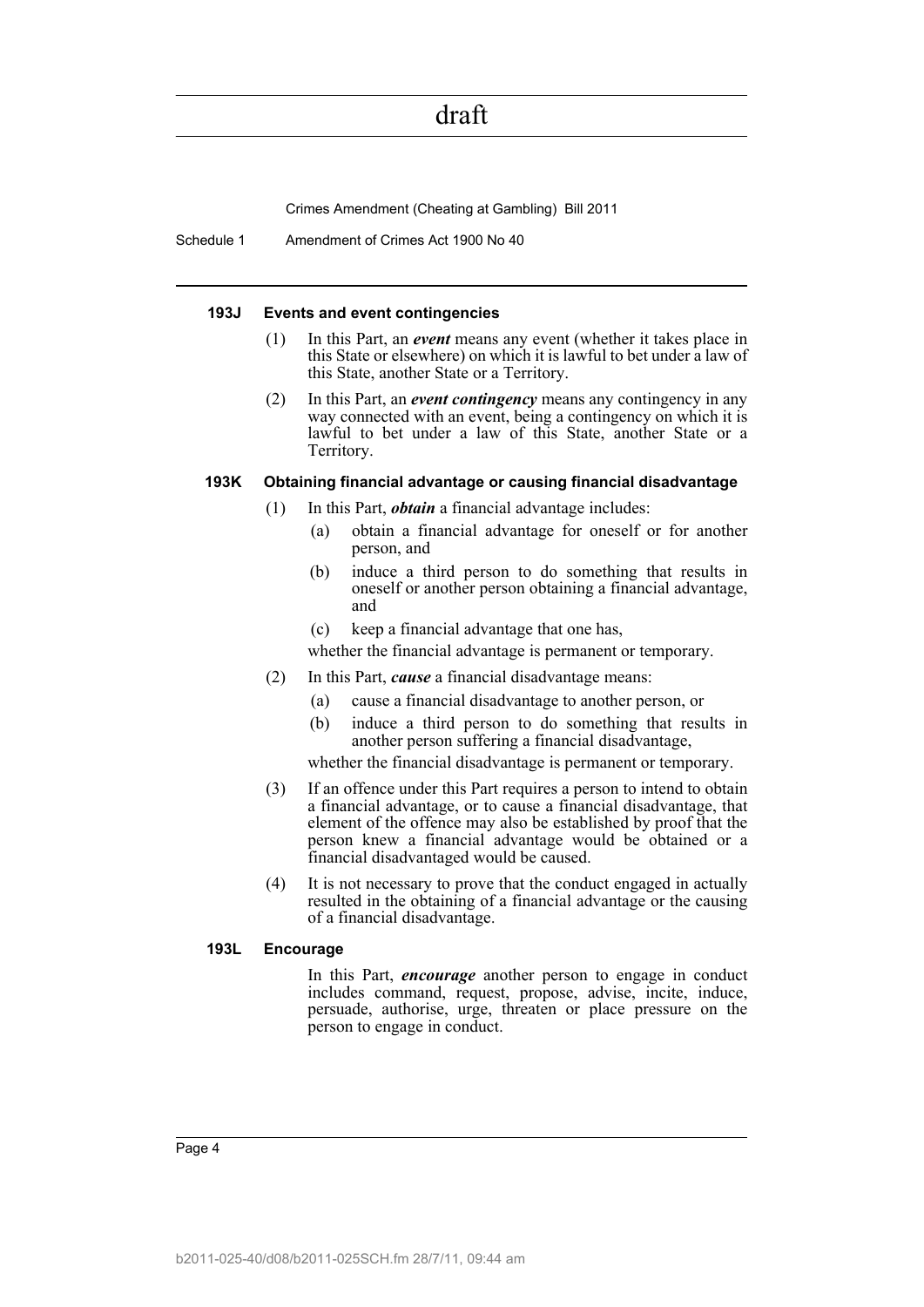Crimes Amendment (Cheating at Gambling) Bill 2011

Amendment of Crimes Act 1900 No 40 Schedule 1

### **Division 2 Offences**

#### **193M Engage in conduct that corrupts betting outcome of event**

A person who engages in conduct that corrupts a betting outcome of an event:

- (a) knowing or being reckless as to whether the conduct corrupts a betting outcome of the event, and
- (b) with the intention of obtaining a financial advantage, or causing a financial disadvantage, as a result of any betting on the event,

is guilty of an offence.

Maximum penalty: Imprisonment for 10 years.

#### **193N Facilitate conduct that corrupts betting outcome of event**

- (1) A person who offers to engage in conduct that corrupts a betting outcome of an event:
	- (a) knowing or being reckless as to whether the conduct corrupts a betting outcome of the event, and
	- (b) with the intention of obtaining a financial advantage, or causing a financial disadvantage, as a result of any betting on the event,

is guilty of an offence.

Maximum penalty: Imprisonment for 10 years.

- (2) A person who encourages another person to engage in conduct that corrupts a betting outcome of an event:
	- (a) knowing or being reckless as to whether the conduct corrupts a betting outcome of the event, and
	- (b) with the intention of obtaining a financial advantage, or causing a financial disadvantage, as a result of any betting on the event,

is guilty of an offence.

Maximum penalty: Imprisonment for 10 years.

- (3) A person who enters into an agreement that corrupts a betting outcome of an event:
	- (a) knowing or being reckless as to whether the conduct the subject of the agreement corrupts a betting outcome of the event, and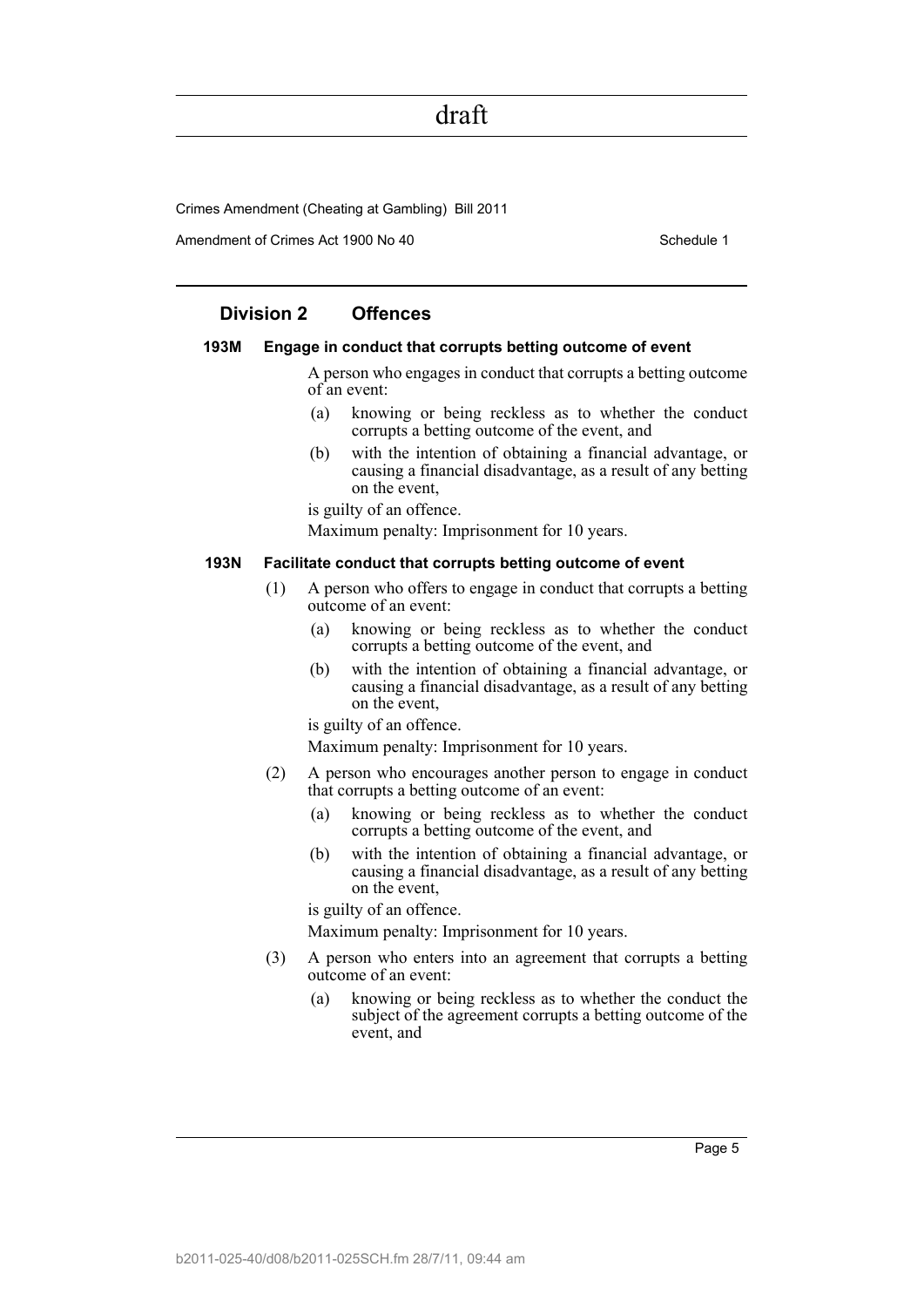Crimes Amendment (Cheating at Gambling) Bill 2011

Schedule 1 Amendment of Crimes Act 1900 No 40

(b) with the intention of obtaining a financial advantage, or causing a financial disadvantage, as a result of any betting on the event,

is guilty of an offence.

Maximum penalty: Imprisonment for 10 years.

#### **193O Concealing conduct or agreement that corrupts betting outcome of event**

- (1) A person who encourages another person to conceal from a relevant authority conduct that corrupts a betting outcome of an event:
	- (a) knowing or being reckless as to whether the conduct corrupts a betting outcome of the event, and
	- (b) with the intention of obtaining a financial advantage, or causing a financial disadvantage, as a result of any betting on the event,

is guilty of an offence.

Maximum penalty: Imprisonment for 10 years.

- (2) A person who encourages another person to conceal from a relevant authority an agreement that corrupts a betting outcome of an event:
	- (a) knowing or being reckless as to whether the conduct the subject of the agreement corrupts a betting outcome of the event, and
	- (b) with the intention of obtaining a financial advantage, or causing a financial disadvantage, as a result of any betting on the event,

is guilty of an offence.

Maximum penalty: Imprisonment for 10 years.

- (3) In this section, the *relevant authority* means:
	- (a) a police officer, or
	- (b) a body that has the official function of controlling, regulating or supervising the event, or
	- (c) any other appropriate authority.

#### **193P Use of inside information about event for betting purposes**

(1) A person who possesses information in connection with an event that is inside information, and who knows or is reckless as to whether the information is inside information, is guilty of an offence if the person: